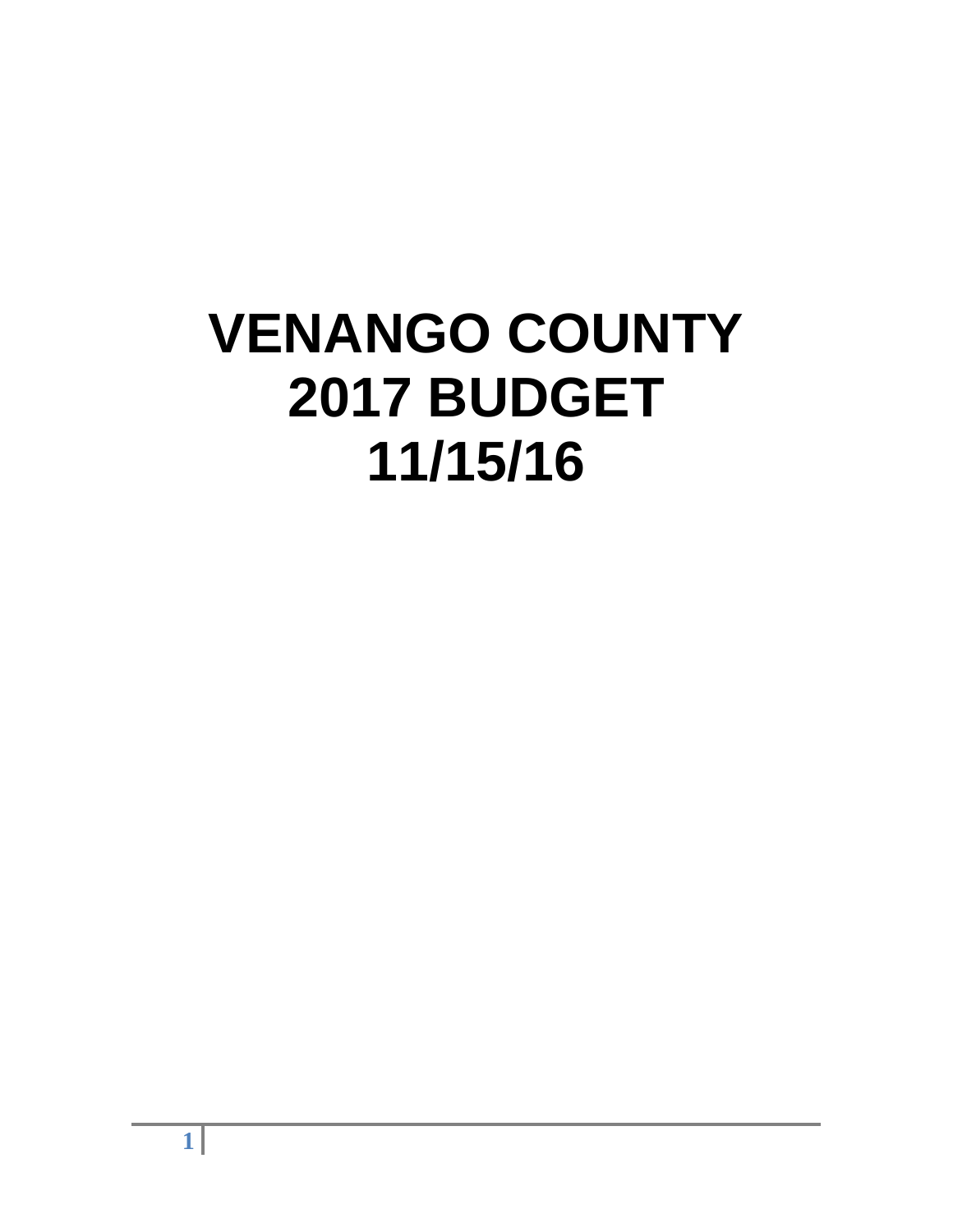# *2017 VENANGO COUNTY BUDGET NARRATIVE*

The Venango County budget consists of approximately 70 funds which roll up in the following categories:

- General Fund: to include County General Fund operations, Human Services Fund and Operating Reserve Fund.
- Special Revenue Funds: to include major funds such as Liquid Fuels, Airport Special Funds, 911 Special Funds and CDBG Funds.
- Capital Reserve Fund: consists only of the Capital Reserve Fund, designated for capital use only.
- Debt Fund: to include the Debt Funds from where all County Debt is recorded and paid.
- Fiduciary Funds: to include major funds such as: Early Head Start, Domestic Relations IV-D Fund, Capital Transit Fund and Rural Operating Assistance Fund.

Total revenue for all funds is projected to be \$55,685,588 in 2017 which represents a decrease of approximately 9% from the current 2016 \$60,655,334 revenue budget. The County General Fund revenue budget, excluding Human Services, is projected at \$20,498,047 or an estimated 37% of the entire revenue budget.

Total expenses for all Venango County funds are projected to be \$58,638,407 in 2017 which represents a decrease of 5.1% from the 2016 \$58,638,407 expense budget. The County General Fund expense budget, excluding Human Services, is projected at \$20,498,047 or an estimated 35% of the entire budget.

Although the largest portion of the County's overall budget is the Human Services Fund, this review will place emphasis on the General Fund, non Human Services portion of the budget. This is where all expenses are reported which are funded utilizing the county assessed millage thus funded by county taxpayer dollars.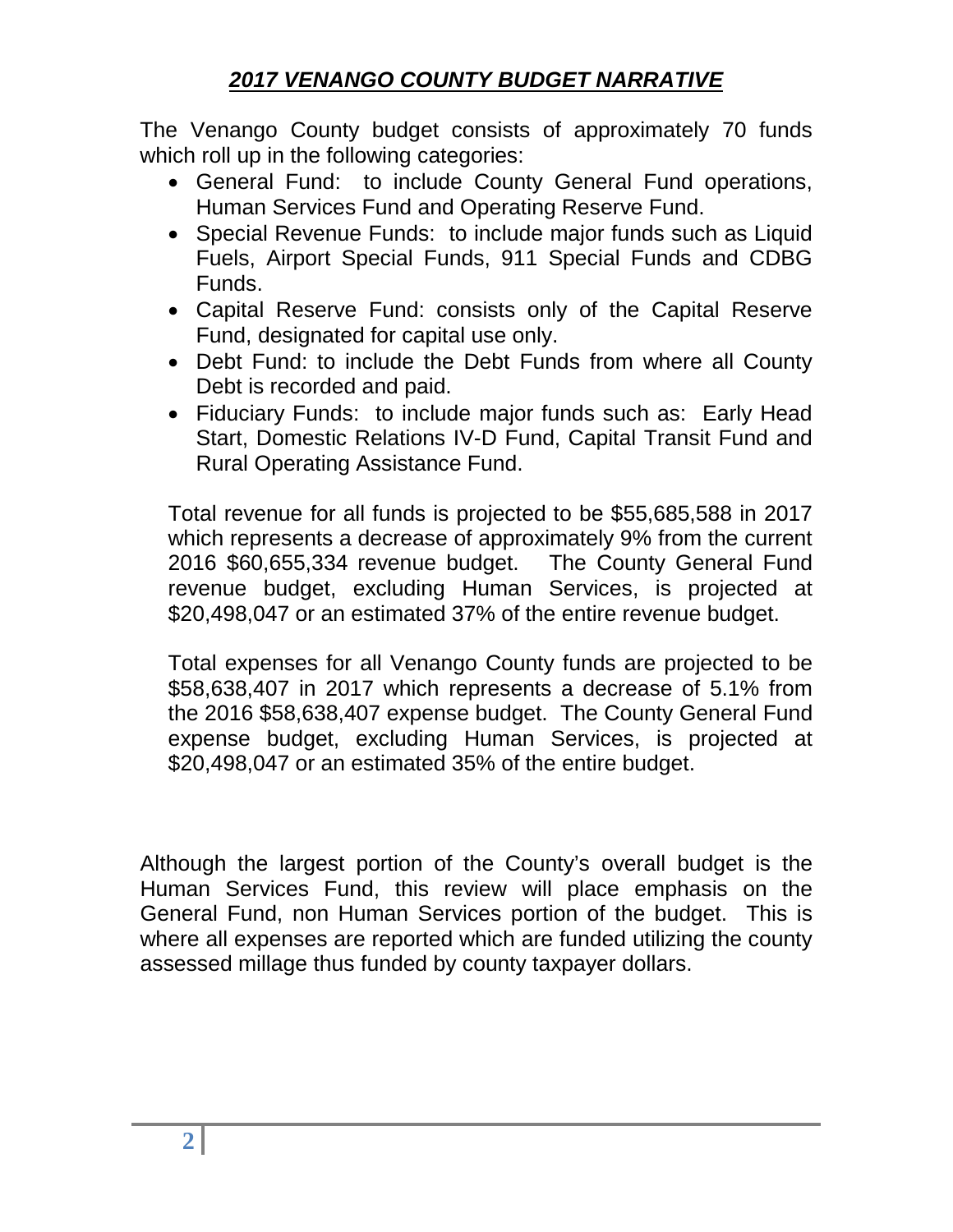#### *Revenue Analysis:*

#### **Taxes**

Taxes are the total amount to be raised by property and per capita taxes for the support of County operations. The County is permitted to levy taxes up to 25 mills on the assessed value of real estate for general purposes and without limitation as to debt service.

The 2017 budget estimates that the assessed value of approximately 36,000 taxable parcels is \$2.008 billion which will result in gross billings of approximately \$12 million. The County also offers a homestead exemption of \$10,000 for all who apply and qualify. There are approximately 14,762 who qualify for this exemption which is budgeted to cost the County approximately \$830,000. The County's non delinquent collection rate on billed taxes is approximately 85%.

The total millage rate for 2017 has been budgeted to remain unchanged at 6.00. It will be used entirely for general fund purposes. The County does not officially designate millage for capital reserve or debt service purposes. The millage rate has been allocated to each general fund functional group. The general fund departments break into functional groups as follows:

- **General Government**: Commissioner's, Fiscal, Tax Claim Bureau, MIS, Assessment, Maintenance & Custodial, Garage, Public Defender, Human Resources, Voter Registration, Tax Collectors, Treasurer, Auditors and Planning.
- **Judicial**: Courts, Domestic Relations, Law Library, District Justices, Jury Commissioners, Register & Recorder, Coroner, District Attorney, Prothonotary and Sheriff.
- **Public Safety**: Prison, Court Supervision Services, Juvenile Court Supervision Services, EMA and 911.
- **Public Works**: Airport.
- **Human Services**: Veterans, Area on Aging, Children & Youth Services, Mental Health/Developmental Services, Office of Economic Opportunity, Transportation and Weatherization.
- **Culture and Recreation**: Park
- **Conservation and Development:** Conservation and Economic Development Activities.
- **Other**: Property Insurances
- **Debt:** Debt Service.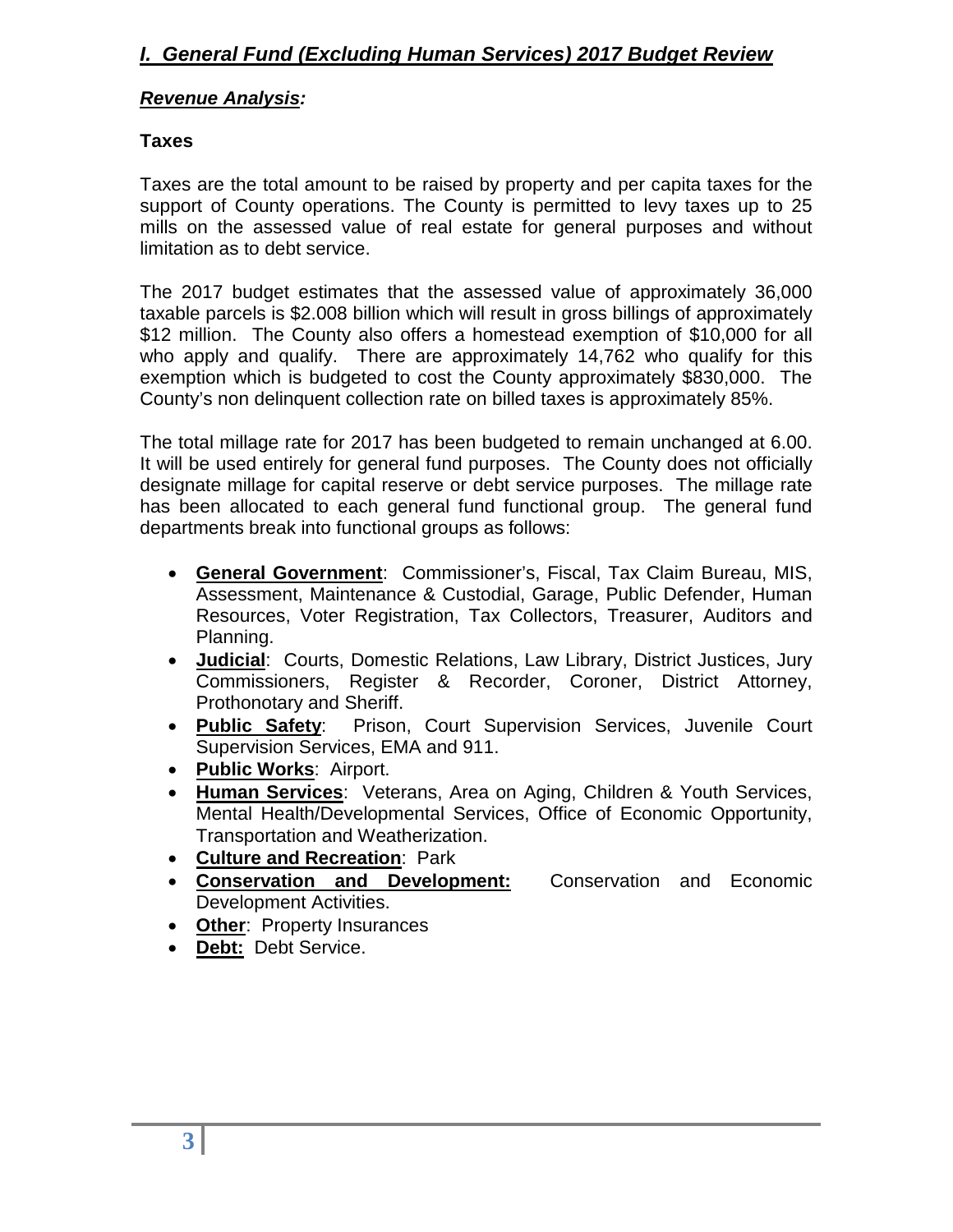The total millage of 6.00 is allocated as follows:

|                                    | 2017   | 2016   |
|------------------------------------|--------|--------|
| <b>GENERAL GOVERNMENT</b>          | 0.461  | 0.730  |
| <b>JUDICIAL</b>                    | 1.323  | 1.258  |
| <b>PUBLIC SAFETY</b>               | 2.293  | 2.241  |
| <b>PUBLIC WORKS</b>                | 0.164  | 0.139  |
| <b>HUMAN SERVICES</b>              | 0.805  | 0.760  |
| <b>CULTURE AND RECREATION</b>      | 0.151  | 0.140  |
| <b>CONSERVATION &amp; DEVELOP.</b> | 0.203  | 0.163  |
| <b>MISCELLANEOUS</b>               | 0.207  | 0.184  |
| <b>DEBT</b>                        | 0.393  | 0.386  |
|                                    | 6.0000 | 6.0000 |

In 2016, the median value of a parcel in Venango County is estimated at \$55,092; therefore, the County's annual real estate taxes for an average home amounts to approximately \$331.

The 2017 General Fund budget for taxes of \$11,220,000 represents level funding from the 2016 budget. Approximately 56% of the general fund budget is funded through tax revenue which is consistent with that of the prior year.

# **Licenses & Permits**

The 2017 General Fund budget for licenses and permits of \$32,400 represents a slight increase from the 2016 \$32,300 budget. The fees for licenses and permits are largely generated from the Treasurer's Office.

#### **Federal Revenue**

The County receives revenue from the federal government in the form of specific purpose grants. These monies are designated as federal and tracked via the C.F.D.A. (Catalog of Federal Domestic Assistance) number to ensure the monies are used for the purposes that are allowable under the grant.

The 2017 General Fund budget for Federal Revenue of \$1,137,970 represents an increase of approximately \$261,458 (29.83%) from the 2016 \$876,512 budget. The primary reason for the increase relates to fiduciary activity related to the Task Force.

#### **State Revenue**

State revenue represents the funds the County receives from the Commonwealth of Pennsylvania and these funds are designated for a specific purpose. These funds are tracked using a project number and the grant number when applicable. State Operating Grant revenues are completely different from Federal Operating Grants.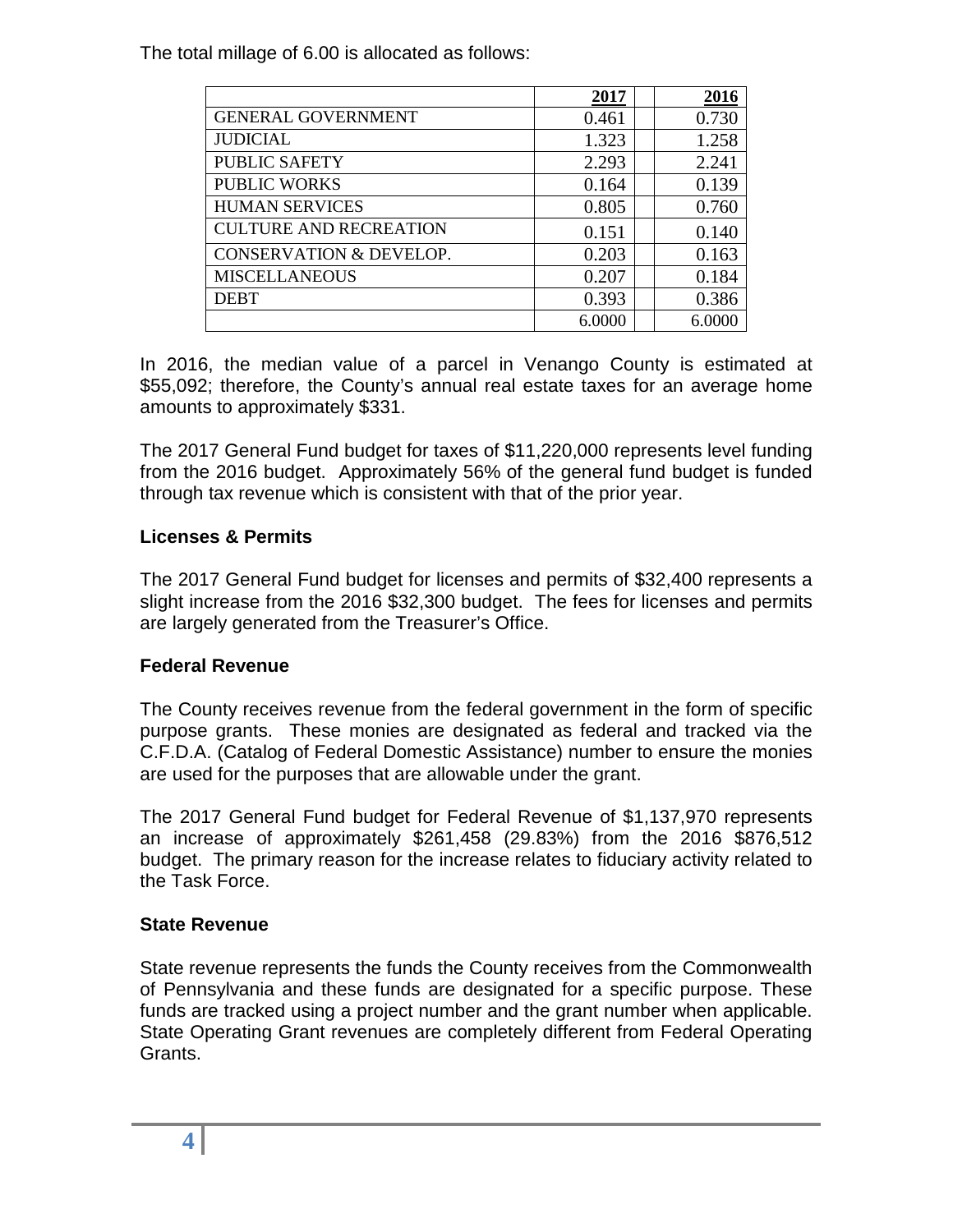The 2017 General Fund budget for state revenue of \$485,567 represents an increase of approximately \$30,688 (6.75%) from the 2016 \$454,879 budget.

Also included in State revenue are state entitlements which are funds provided by the Commonwealth of Pennsylvania to the County for the State's portion of specific expenses. The primary entitlement the County receives is the reimbursement of Judges' expenses. The State will remit approximately \$50,000 to the County in 2017 for each of the County Judges. As the County has two Judges, approximately \$100,000 is budgeted to be received.

#### **Fees for Services – General Government**

These are monies received by the County for a variety of services. They include specific charges assessed members of the public for services rendered. One example of Fees for Services is the monies received by the Recorder's Office for recording a deed.

The 2017 General Fund budget for Fees for Services of \$2,307,497 represents an increase of approximately \$37,006 (1.63%) from the 2016 budget of \$2,270,491.

#### **Other Revenue**

These are various sources of revenue received by the County. Included in this grouping is revenue generated from the sale of county assets and monies generated by the rental of County property leased to outside entities. It also includes the revenue generated from the investment of cash. The 2017 General Fund budget for Other Revenue of \$531,705 represents an increase of approximately \$4,570 (.87%) from the 2016 budget of \$527,135.

#### **Inter Fund Transfers – Revenue**

These are various monies received in the General Fund from other County funds. One example is the Domestic Relations and Human Services Direct and Indirect Cost Reimbursement.

The 2016 General Fund budget for Inter Fund Transfers – Revenue of \$4,782,908 represents an increase of approximately \$260,478 (5.76%) from the 2016 budget of \$4,522,430.

In 2017 the total amount to be transferred from the Operating Reserve Fund is projected to be \$3,462,428.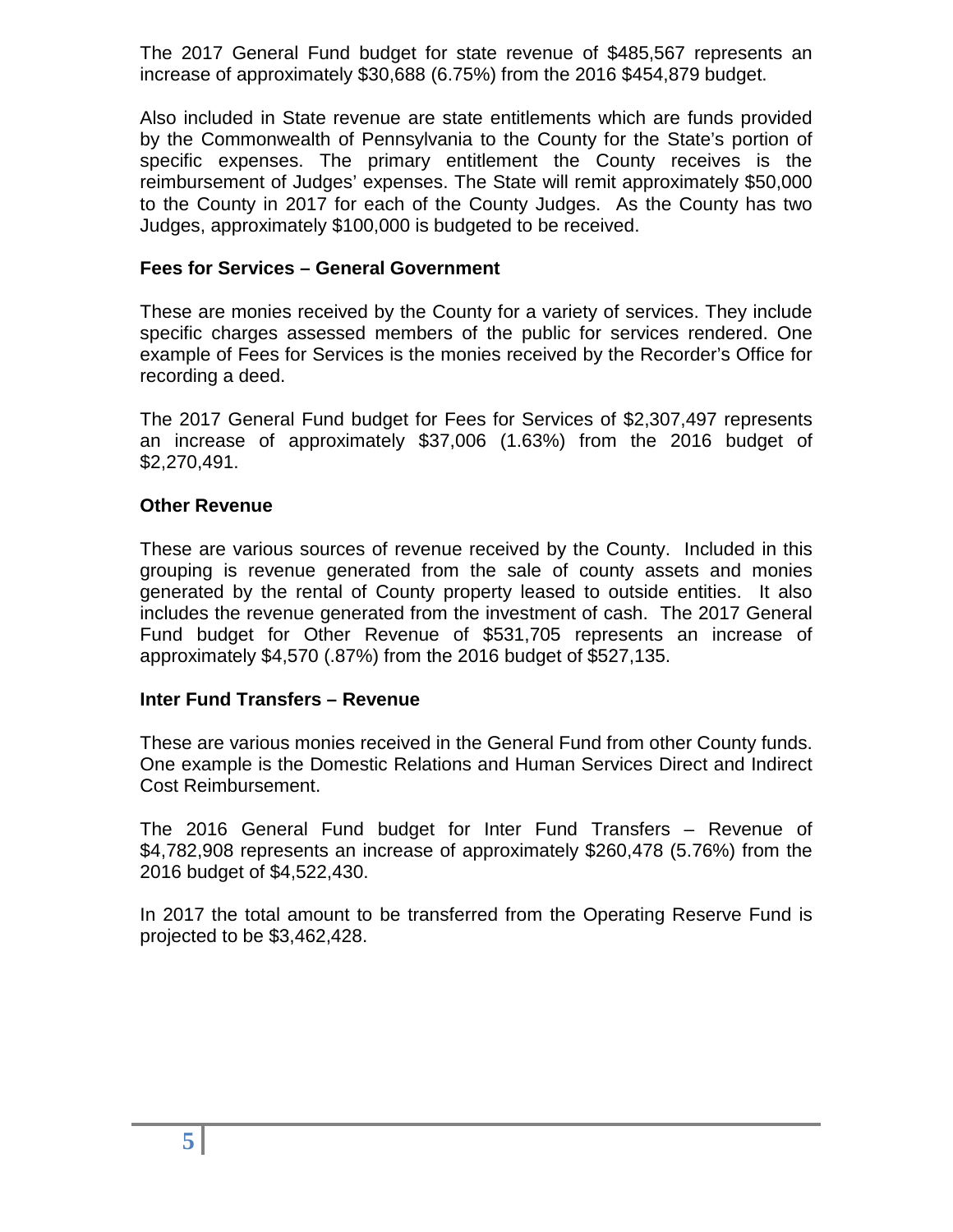# *Expense Analysis*

# **Salaries**

These are monies spent on the payroll of County General Fund elected officials and employees. This excludes any salaries paid for Human Services or 911 employees. The 2017 General Fund budget for Salaries of \$7,200,276 represents an increase of approximately \$182,154 (2.60%) from the 2016 budget of \$7,018,122. The 2017 budget includes projected raises for County personnel averaging approximately 2.75%. In addition, increases and decreases to the complement factor into the overall increase or decrease to salary expense.

# **Benefits**

These are monies spent on FICA and insurance costs for County General Fund elected officials and employees. The 2017 General Fund budget for benefits of \$3,475,071 represents an increase of approximately \$133,753 (4.00%) from the 2016 budget of \$3,341,318. There primary reason for this increase is the contribution to the pension plan which is budgeted at approximately \$500,000 for 2017. For 2017, the Commissioners have negotiated a decrease to the health insurance premiums. Changes to the complement are also directly proportionate to the change in benefit amount.

# **Other Personnel Costs**

These are monies primarily spent on training and workshops for County elected officials and employees. The 2017 General Fund budget for Other Personnel Costs of \$509,887 represents a decrease of approximately \$11,684 (2.24%) from the 2016 budget of \$521,571. This increase is directly related to the County's fiduciary function for the Northwest PA Emergency Response Group.

#### **Fees-Professional**

These are monies spent on professional fees contracted by the General Fund as well as money provided to other agencies to support their operating costs. The 2017 General Fund Budget for Fees-Professional of \$1,622,171 represents an increase of approximately \$137,288 (9.25%) from the 2016 budget of \$1,484,883.

#### **Occupancy**

These are monies spent for all costs associated with building occupancy to include utilities, insurance, and rental of space, ground/building maintenance and repairs. The 2017 General Fund Budget for Occupancy of \$1,206,164 represents an increase of approximately \$143,661 (13.52%) from the 2016 \$1,062,503 budget.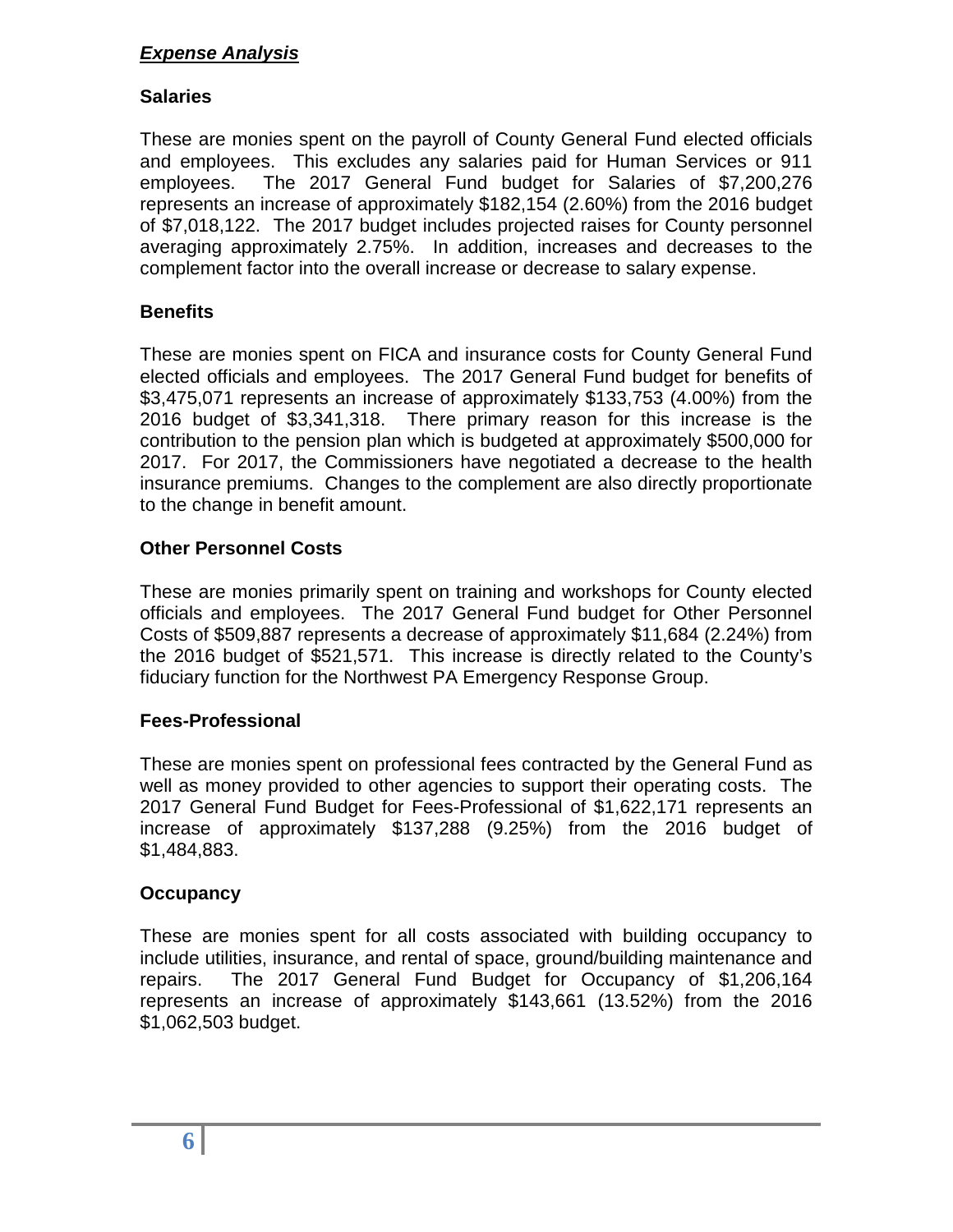# **Communication**

These are monies spent for costs such as telephone, postage, internet, and advertising. The 2017 General Fund budget for Communication of \$409,435 represents an increase of \$2,058 (.51%) from the 2016 \$407,377 budget. This decrease is representative of the departments controlling telephone, advertising, and postage costs where possible.

# **Supplies**

These are monies spent for supplies required for all county departments to operate. The 2017 General Fund budget for Supplies of \$1,581,663 represents an increase of approximately \$127,836 (8.79%) over the 2016 \$1,453,827 budget. This increase is directly related to the County's fiduciary function for the Northwest PA Emergency Response Group.

# **Transportation**

These are monies spent for travel costs to include vehicle leases, repair, insurance and supplies. The 2017 General Fund budget for Transportation of \$200,759 represents a decrease of approximately \$11,124 (5.25%) from the 2016 \$211,883 budget.

# **Other Expenses**

These are monies spent on all other expenses to include books, memberships, subscriptions, insurance for public officials, other court related costs and contingencies. The 2017 General Fund budget for Other Expense of \$511,880 represents an increase of approximately \$30,597 (6.36%) over the 2016 \$481,283 budget.

# **Capital**

These are monies spent on capital equipment and projects. The 2017 General Fund budget for Capital of \$1,089,203 represents an increase of approximately \$105,888 from the 2016 \$983,315 budget.

#### **Inter Fund Transfers – Expenses**

These are various monies provided by the General Fund to other County funds. One example is County's responsibility to fund the 911 special revenue fund.

The 2017 General Fund budget for Inter Fund Transfers – Expense of \$2,691,538 represents a decrease of approximately \$246,127 (8.38%) from the 2016 budget of \$2,937,665. The inter fund transfer expenses include:

• A total of \$734,900 to be funded to the Debt Service Fund to cover required debt service payments on the Series 2014.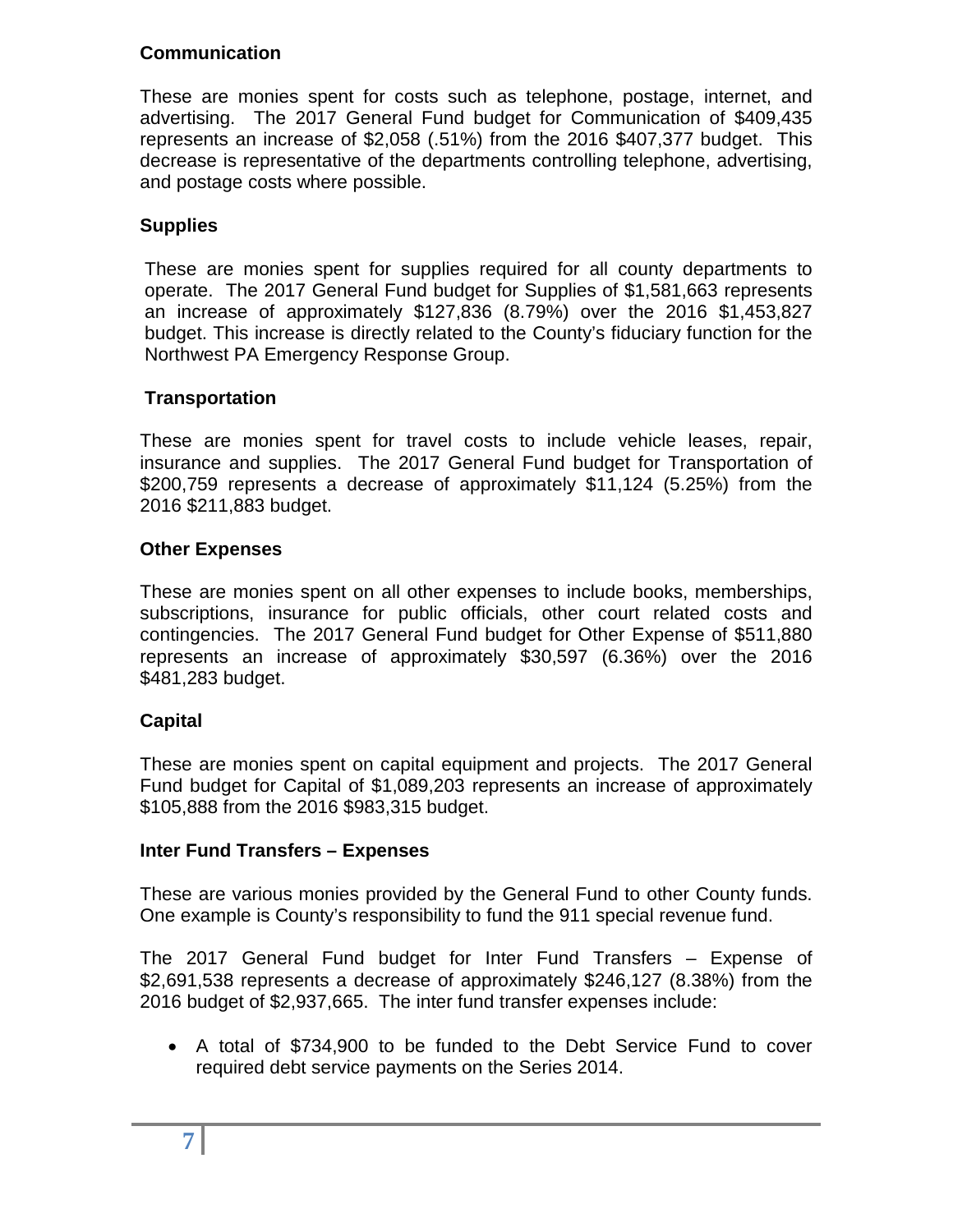- The General Fund anticipates a total of \$302,630 to be funded to the 911 Special Fund to cover costs associated with the operations of the 911 Center.
- The County match to the Human Services Funds is also reflected here totaling \$1,645,308 in 2017.

# *II. Operating Reserve Fund*

The 2017 budget uses \$3,462,428 of the Operating Reserve Fund to balance the General Fund Budget.

# *III. Human Services Funds*

All Human Services Funds actually operate on a fiscal year of July 1 through June 30. They are required to budget on a fiscal year basis; therefore, the County's calendar year budget for 2017 is expected to be their July 1, 2016 through June 30, 2017 budget. Since this fiscal budget has not yet been created, Human Services uses their 2016 calendar year budget as a basis for the 2017 calendar year budget. Once the 16-17 fiscal year budget is completed during 2017, budget amendments will be done to adjust the calendar year 2017 budget accordingly. The following chart trends the expenses per Human Services Fund which shows the greatest growth in CYS, Transportation, and Developmental Services.

#### *IV. Special Revenue Funds*

Special Revenue Funds are used to account for the proceeds of specific revenue sources that are legally restricted to expenditures for specified purposes.

The total 2017 budgeted revenues total \$13,572,621 which is a decrease of \$2,065,004 (13%) from the 2016 \$15,637,625 budget.

The total 2017 budgeted expenses total \$13,061,462 which is a decrease of \$2,649,483 (16%) from the 2016 \$15,710,945 budget.

The following pie chart details the breakdown of the Special Revenue Funds expenses:

#### *V. Capital Reserve*

Capital Reserve Funds are used to account for financial resources to be used for the acquisition or construction of major capital facilities or maintenance to existing facilities and equipment.

#### *VI. Debt Service Fund*

Debt Service Funds are used to account for the accumulation of resources for, and the payment of, general long-term debt principal, interest, and related costs.